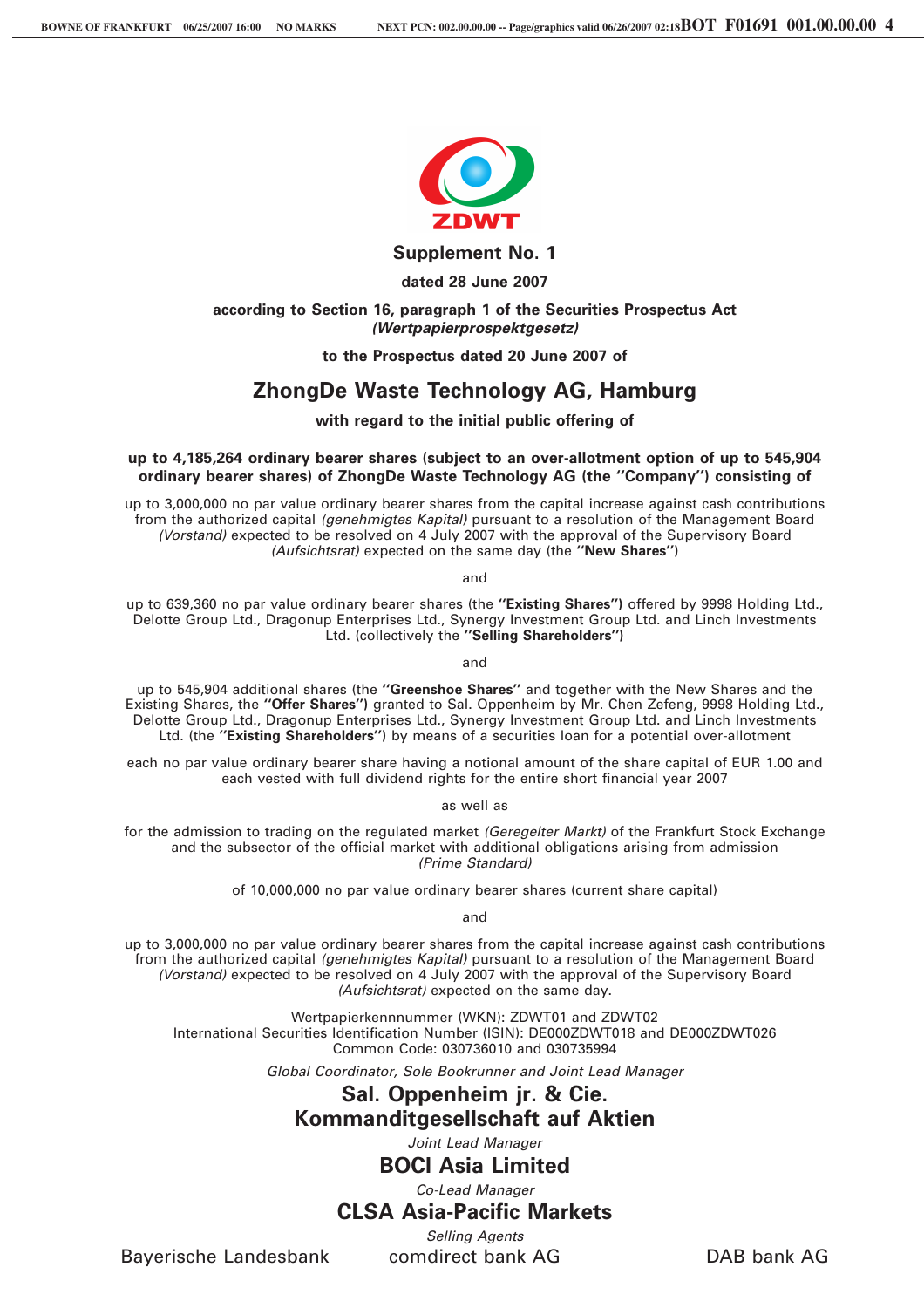The Company and the Existing Shareholders have determined together with the Underwriters the following details with regard to the initial public offering of ZhongDe Waste Technology AG:

The price range within which purchase orders may be submitted is between

EUR 23.00 and EUR 26.00 per Offer Share.

The offer period commences on 29 June 2007 and ends on 4 July 2007.

Based on the above terms, the prospectus dated 20 June 2007 (the **''Prospectus''**) is supplemented and amended as follows:

) The first paragraph of the section ''Summary — Summary of the Offering — Offer Period'' on page 7 is deleted and replaced by the following sentence:

> ''The offer period commences on 29 June 2007 and ends on 4 July 2007.''

) The first paragraph of the section ''Summary — Summary of the Offering — Price Range and Offer Price'' on page 7 et seq. is deleted and replaced by the following sentence:

> ''The price range within which purchase orders may be submitted is between EUR 23.00 and EUR 26.00 per Offer Share.''

) The first sentence of the section ''Summary — Summary of the Offering — Admission to Trading and Listing'' on page 9 is deleted and replaced by the following sentence:

> ''An application for admission of all of the shares of the Company including the New Shares — to trading on the regulated market (Geregelter Markt) (Prime Standard) of the Frankfurt Stock Exchange was filed on 26 June 2007 and admission is expected no later than 5 July 2007.

) The second sentence of the section ''Summary — Summary of the Offering — Costs of the Offering for the Company'' on page 10 is deleted and replaced by the following sentence:

> ''Based on the price range, the Company estimates the total costs it will incur (including commissions for the Underwriters) to amount between TEUR 5,230 and TEUR 5,635.''

) The first paragraph of the section ''Zusammenfassung — Zusammenfassung des Angebots — Angebotsfrist'' on page 25 is deleted and replaced by the following sentence:

> ''Die Angebotsfrist beginnt am 29. Juni 2007 und endet am 4. Juli 2007.''

) The first paragraph of the section ''Zusammenfassung — Zusammenfassung des Angebots — Preisspanne und Platzierungspreis'' on page 25 et seq. is deleted and replaced by the following sentence:

> ''Die Preisspanne, innerhalb derer Kaufangebote abgegeben werden können, beträgt EUR 23,00 bis EUR 26,00 pro Angebotsaktie."

) The first sentence of the section ''Zusammenfassung — Zusammenfassung des Angebots — Zulassung zum Börsenhandel und Börsennotierung" on page 27 is deleted and replaced by the following sentence:

> "Die Zulassung sämtlicher Aktien der Gesellschaft einschließlich der Neuen Aktien zum Geregelten Markt (Prime Standard) an der Frankfurter Wertpapierbörse wurde am 26. Juni 2007 beantragt und die Zulassung wird voraussichtlich am 5. Juli 2007 erfolgen.

) The second sentence of the section ''Zusammenfassung — Zusammenfassung des Angebots — Die Kosten des Börsengangs für die Gesellschaft" on page 29 is deleted and replaced by the following sentence:

> "Auf Basis der festgelegten Preisspanne schätzt die Gesellschaft, dass sich die von ihr zu tragenden Kosten (einschließlich der Provisionen für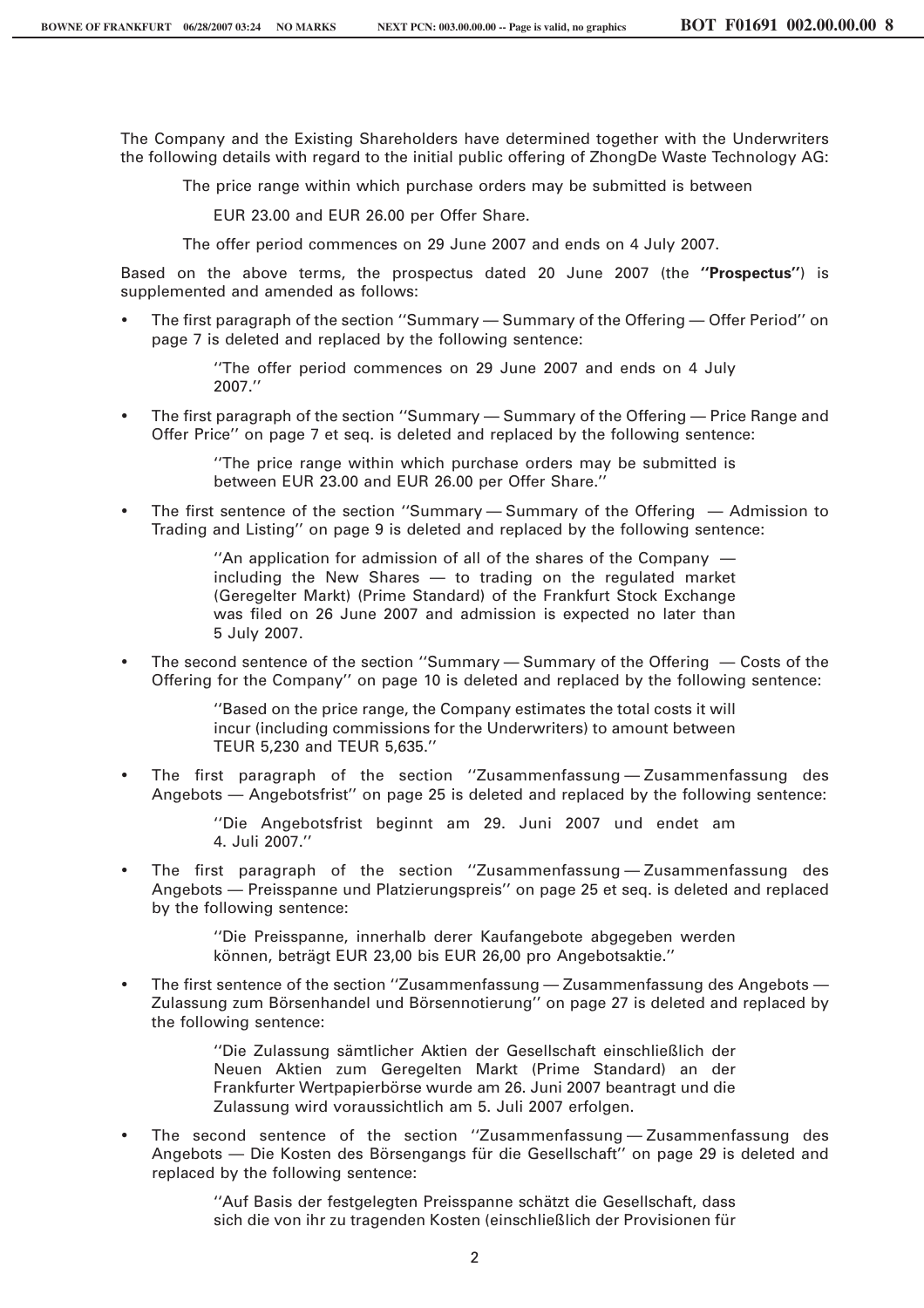die Konsortialbanken) auf insgesamt zwischen ca. TEUR 5.230 und TEUR 5.635 belaufen werden.''

) The second paragraph of the section ''The Offering — Subject Matter of the Offering'' on page 58 is deleted and replaced by the following paragraph:

> ''The offering consists of up to 4,185,264 no par value ordinary bearer shares (*Inhaber-Stückaktien*) of ZhongDe Waste Technology AG, each ordinary bearer share having a notional amount of the share capital of EUR 1.00 and each vested with full dividend rights for the entire short financial year 2007, consisting of:''

) The first paragraph of the section ''The Offering — Price Range, Offer Period, Offer Price, and Allotment'' on page 59 is deleted and replaced by the following sentence:

> ''The price range within which purchase orders may be submitted is between EUR 23.00 and EUR 26.00 per Offer Share.''

) The first four sentences of the second paragraph of the section ''The Offering — Price Range, Offer Period, Offer Price, and Allotment'' on page 59 are deleted and replaced by the following two sentences:

> ''The offering will be denominated in Euros. The offer period, within which investors will have the possibility to place purchase orders for the shares, commences on 29 June 2007 and ends on 4 July 2007.''

) The second sentence of the second paragraph on page 60 of the section ''The Offering — Price Range, Offer Period, Offer Price, and Allotment'' is deleted and replaced by the following sentence:

> ''The basis for the bookbuilding process will be the price range between EUR 23.00 and EUR 26.00 per Offer Share.''

) The first sentence on page 64 of the section ''The Offering — Admission to Trading and Listing of Shares'' is deleted and replaced by the following sentence:

> ''The application for the admission of the entire current share capital of the Company as well as the New Shares for trading on the regulated market (*Geregelter Markt*) (*Prime Standard*) of the Frankfurt Stock Exchange was filed on 26 June 2007.''

) The second paragraph on page 65 of the section ''The Offering — Reasons for the Offering, Use of Proceeds, Costs and Interests of Third Parties Involved in the Offering — Use of Proceeds and Costs'' is deleted and replaced by the following sentence:

> ''Based on the price range and assuming full placement of the Offer Shares, the Company estimates that the total costs it will incur (including commissions of the Underwriters) will be between approximately TEUR 5,230 and TEUR 5,635. Accordingly, the Company estimates the total net proceeds to be between approximately TEUR 89,898 and TEUR 101,902 and the net proceeds of the Company to be between approximately TEUR 63,770 and TEUR 72,365.''

) The first paragraph of the section ''Capitalization and Indebtedness'' on page 68 and the table on the same page is deleted and restated as follows:

''The data presented in the following table shows the reported combined and consolidated capitalization of ZhongDe Group as well as its combined and consolidated capitalization adjusted on the basis of the expected proceeds from the offering as of 31 March 2007. The adjusted figures were calculated on the basis of an assumed offer price based on the average of the price range and after deducting the total estimated costs of the offering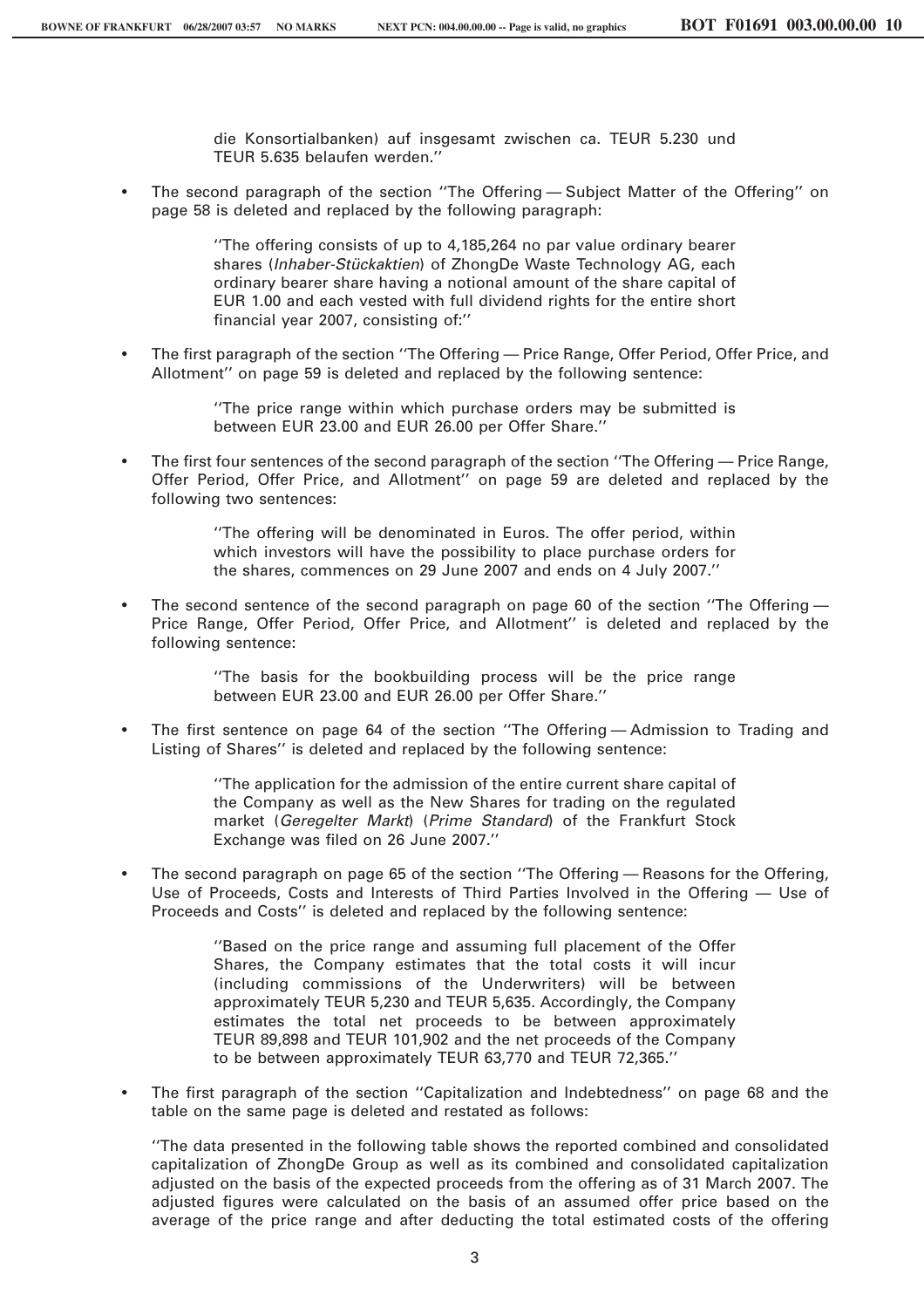incurred by the Company assuming full placement of all offer shares. All figures shown in the table below are unaudited and have been prepared in accordance with IFRS.

|                                                         | As of 31 March 2007   |                       |
|---------------------------------------------------------|-----------------------|-----------------------|
|                                                         | Reported <sup>1</sup> | Adjusted <sup>2</sup> |
|                                                         | (unaudited)           |                       |
|                                                         | (TEUR)                |                       |
| Cash and Cash Equivalents                               | 10,103                | 78,177                |
| <b>Current Term Financial Liabilities</b>               | 7.798                 | 7.798                 |
| thereof secured                                         | 0                     | $\mathbf{0}$          |
|                                                         | 0                     | O                     |
| thereof unsecured / unguaranteed $\dots\dots\dots\dots$ | 7,798                 | 7,798                 |
| Non-Current Financial Liabilities                       | 0                     | 0                     |
| Contingent Liabilities                                  |                       |                       |
| Shareholder's Equity                                    |                       |                       |
|                                                         | 2.775                 | 2.775                 |
| capital surplus                                         | 1,765                 | 69,833                |
| retained earnings                                       | 8,384                 | 8,384                 |
| foreign exchange differences                            | (35)                  | (35)                  |
|                                                         | 12,889                | 80,957                |

1 Unaudited as of 31 March 2007 based on ZhongDe Group's combined consolidated interim financial statements.

2 Adjusted on the basis of an assumed offer price based on the average of the price range and after deducting the total estimated costs of the offering incurred by the Company and assuming full placement of the Offer Shares.

The second and the third paragraph of the section "Dilution" on page 69 are deleted and replaced by the following paragraph:

"Assuming that all 3,000,000 New Shares in the Company are placed and based on the price range per offered share between EUR 23.00 and EUR 26.00, the gross issue proceeds obtained by the Company are between EUR 69 million and EUR 78 million. If the offer price were to correspond to the midpoint of the price range at EUR 24.50 per Offer Share, the Company would obtain net proceeds of approximately EUR 68.1 million. If the Company had obtained this amount as at 31 December 2006, the book value of shareholders' equity at that time would have been about EUR 76.9 million or around EUR 5.91 per share (based on the increased number of shares after the offering of 3,000,000 New Shares). Consequently, under the above-mentioned assumptions, the offering would lead to a direct increase in the book value of shareholders' equity of about EUR 5.03 per share for the Existing Shareholders and a direct dilution of about EUR 18.59 per share for the purchasers of the Offer Shares and, thus, investors who acquire shares at the midpoint of the price range at EUR 24.50 per Offer Share are diluted by about 75.9 %."

Printed copies of the Prospectus as well as this Supplement No. 1 to the Prospectus can be obtained free of charge from ZhongDe Waste Technology AG, Stadthausbrücke 1-3, 20355 Hamburg, Germany as well as from Sal. Oppenheim jr. & Cie. KGaA, Untermainanlage 1, 60329 Frankfurt, Germany, (facsimile: +49-69-71345169) as well as from the other Underwriters.

Pursuant to Sec. 16, paragraph 3 of the German Securities Prospectus Act, investors who have placed orders to purchase or subscribe for Offer Shares prior to the publication of this Supplement No. 1 can withdraw such orders within two working days after the publication of this Supplement No. 1 if no fulfilment has occurred yet.

The withdrawal does not need to contain a statement of reasons and must be made declared in textual form to the institution with which the investor has placed the order to purchase the Offer Shares. In order to meet the above-mentioned deadline, the timely dispatch of the withdrawal notice is sufficient.

Instead of withdrawing their purchase orders, investors may also amend the purchase orders submitted prior to publication of this Supplement No. 1 or place new limited or unlimited purchase orders.